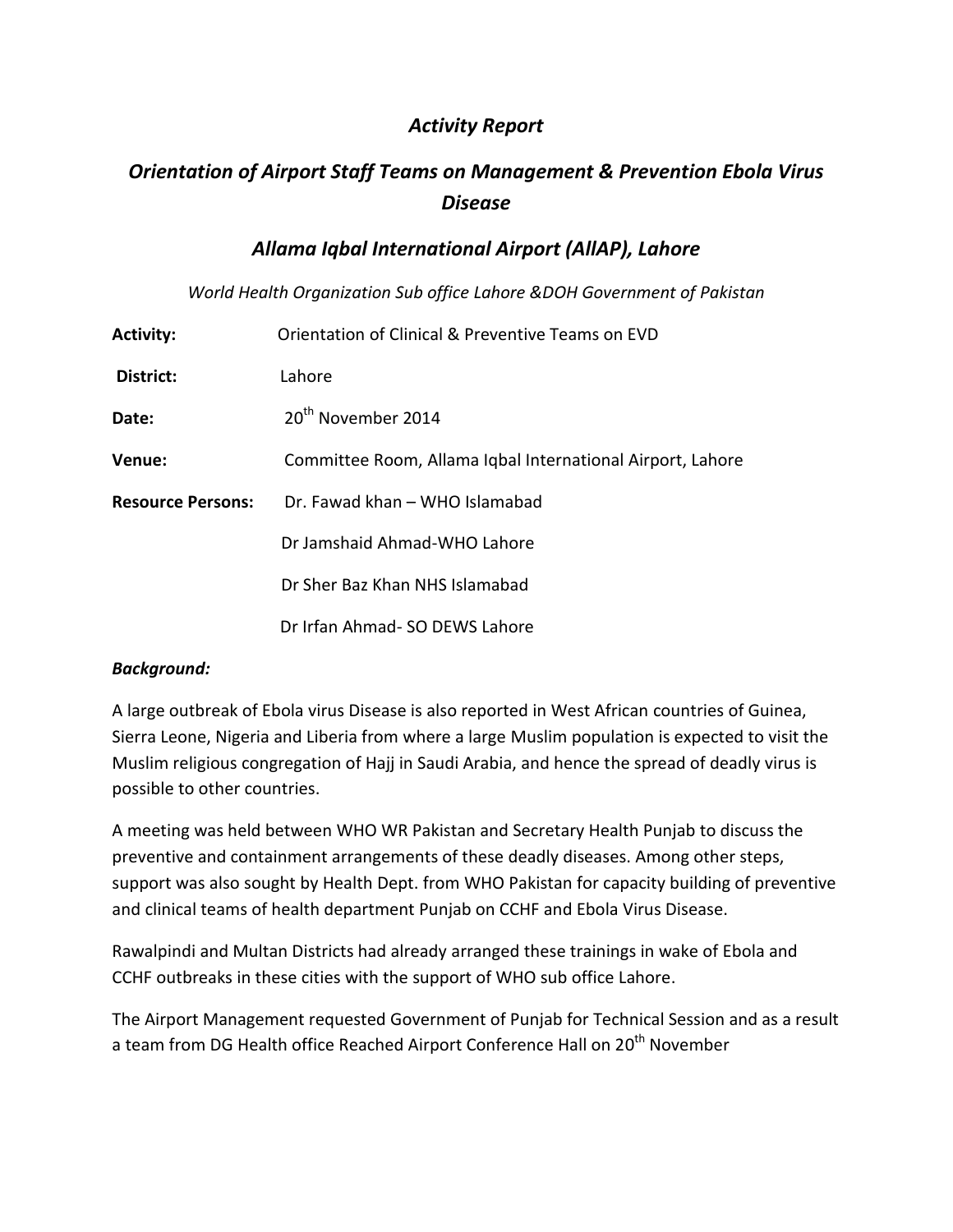### **EVD Orientation Session at AllAP Lahore:**

The Orientation Session was organized on November 20<sup>th</sup>, 2014 at Conference Hall ALLAP, Lahore. The participants included clinical and preventive teams of AllAP. After Give welcome address and Introduction the Session was started by Reciting versus from Holy Quran. Dr Fawad shared that DG health is the Focal Person for EVD and Services Hospital Lahore is designated Hospital fop Clinical case Management in case of a suspected case

The participants were given awareness by him in following areas:

- 1. Ebola Introduction, Epidemiology, Management and prevention
- 2. Case definitions (Suspected & Confirmed cases)
- 3. Frequently Asked Questions (FAQS)
- 4. Contact Tracing , Hand washing Practices and use of PPE's
- 5. Prevention & Control; Field Investigations & measures
- 6. Travel and Transport Advice EVD
- 7. Monitoring and Care of Contacts, Specimen collection from contacts.
- 8. Guidelines for Funeral practices and management of biological materials
- 9. Discussion for IEC Material and Question Answers Session



**WHO Focal Person Discussing IPC and Outbreak Control - Ebola Virus Disease**

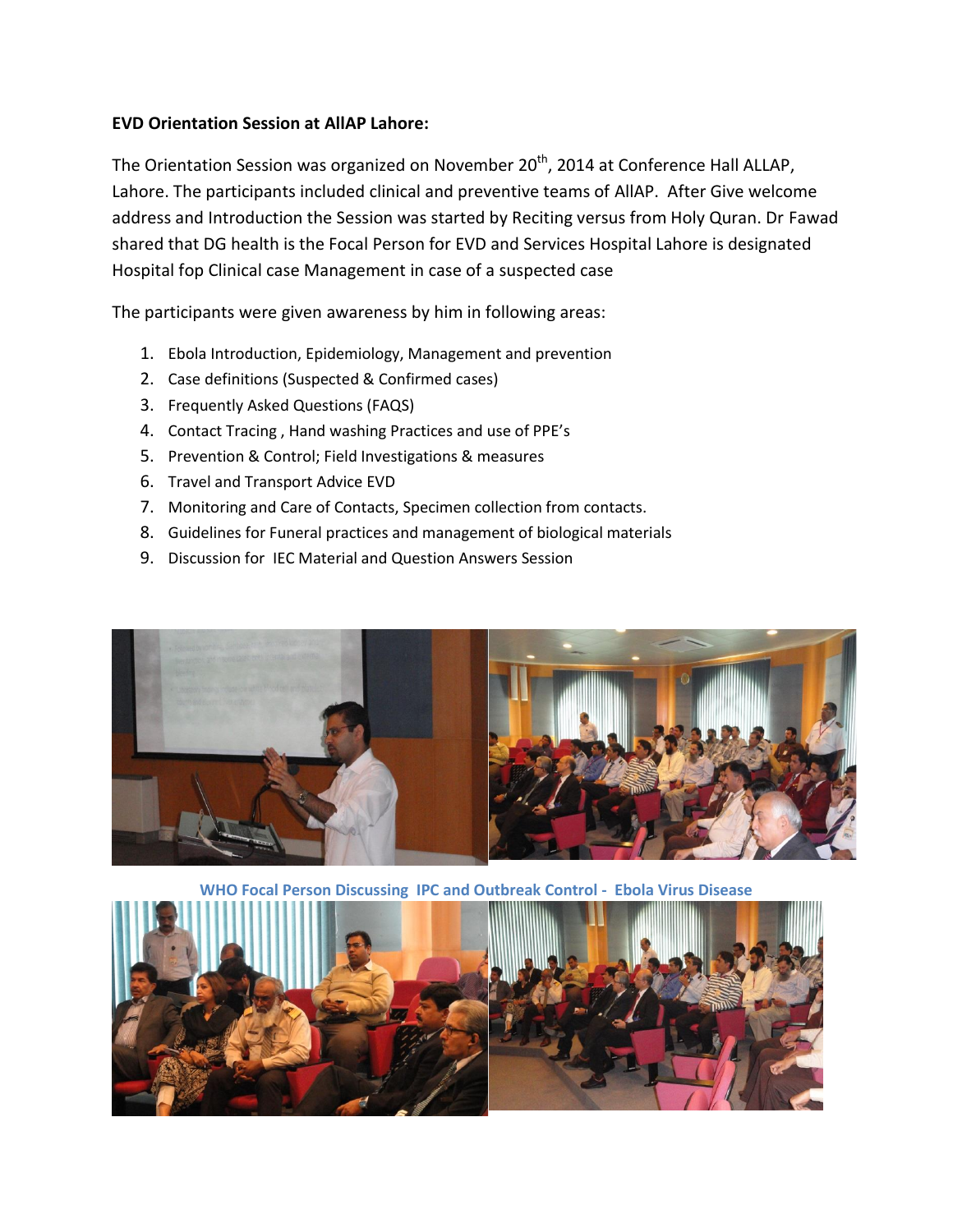#### **Recommendations from the Participants**

At the end of Technical session few Recommendations were given by the House

- 1) SOPs to be developed and shared with each department in light of technical Knowledge.
- 2) There must be some online system for Checking travel History at Lahore Airport like presently working at Karachi
- 3) The First point of contact at International arrival is the Medical corner it needs to be strengthen and more operational as working previously.
- 4) Integration among all departments regarding Prevention of EVD
- 5) Tickled Down Training and orientation Sessions to be arranged by Airport Management
- 6) Missing Air Line Representatives must be included in next session.
- 7) Clarity Regarding Designated ambulance is needed.
- 8) Arrangements regarding Quarantine for 21 Days must be up to the standards.

The details of the Participants of the training are listed below:

#### **Facilitators at Airport**

Dr Amena Saqib Senior Incharge Airport Health Department Lahore

Dr Sajid Bari, Medical Officer, Central Health Establishment

DR Zaka Khawaja Senior Medical Officer Civil Aviation Authority

Mr Nisar Asadi Inspector SQMS AllAP

#### **Participants were from different Sections of Airport**

Civil Aviation Hospital Staff

Civil Aviation Managerial Staff

Immigration Department Staff

Airport Security Force (ASF)

Custom Staff